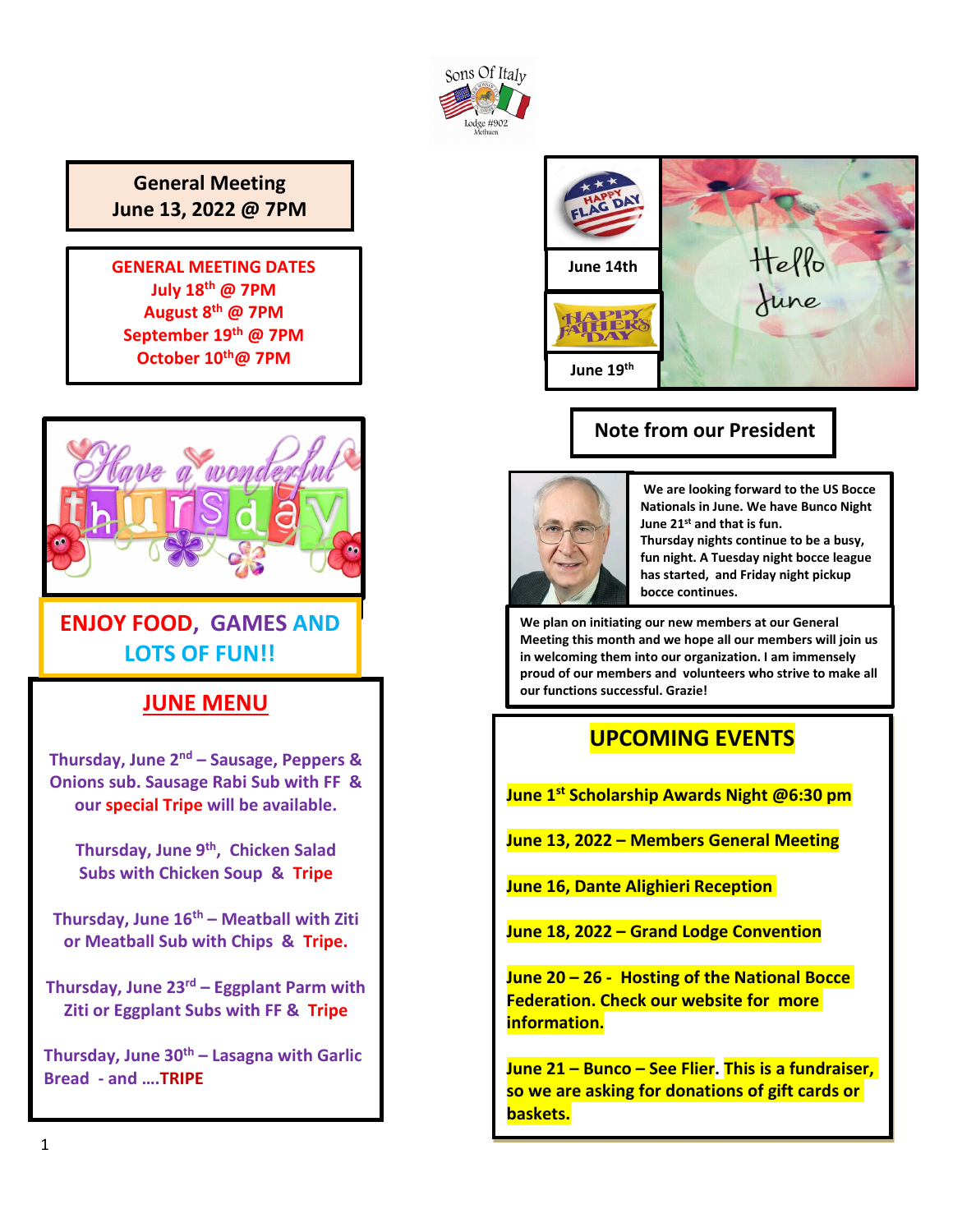

**General Meeting June 13, 2022 @ 7PM**

**GENERAL MEETING DATES July 18th @ 7PM August 8th @ 7PM September 19th @ 7PM October 10th@ 7PM**





**Retirement Parties -**Class Reunions - Non-Profit **Fundraisers - Business Team Building Events - Graduations** Dance Parties - Bereavement **Meals** & More

> Call 978-688-2258. **option three**

**Note from the Editor: Please mark your calendars for our General Meeting Dates and Times as the Newsletter for July and August will not be printed.**



**Have a healthy, happy, and safe Summer!**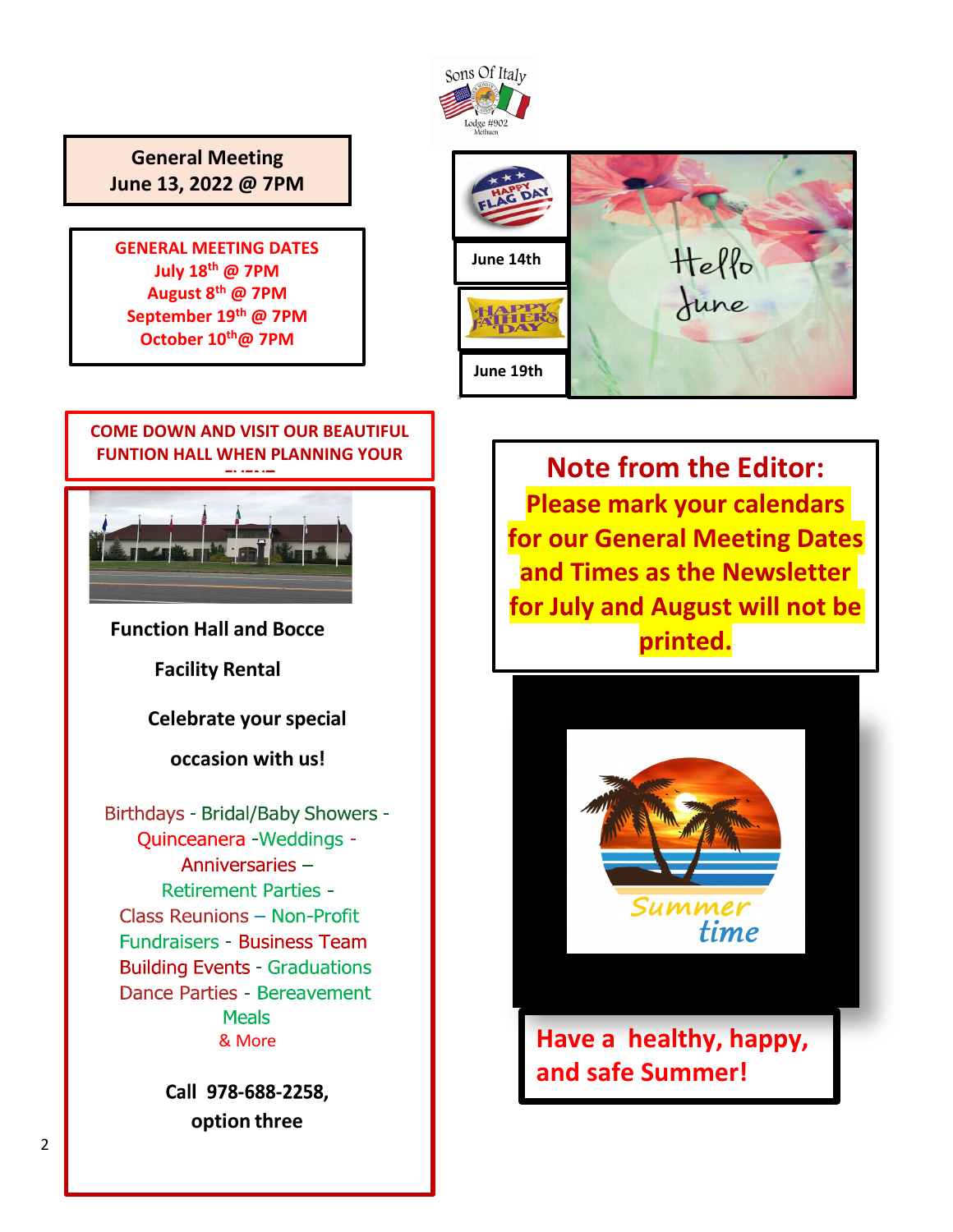

**General Meeting June 13, 2022**

**GENERAL MEETING DATES July 18th @ 7PM August 8th @ 7PM September 19th @ 7PM October 10th@ 7PM**

| FLAC DAY  |               |
|-----------|---------------|
| June 14th | Hello<br>June |
|           |               |
| June 19th |               |



## **UNITED STATES BOCCE FEDERATION**

# BOCCE NATIONALS RETURN TO METHUEN

We are proud to have been chosen once again to host the Bocce Nationals of 2022. We are still looking for **volunteers.** Any member who has helped with our last National tournament is urged to join our staff; your expertise is particularly important. We have begum meetings on Monday evenings at 7:30 PM and hope you will join us. Any questions, please contact: Armand Buonanno, our President at 978-314-5097 or Pio Frittitta our Orator@ 978-502-8469.

Below is the Schedule that appears on the US Bocce Federation Website.

• June 20th (Monday) to June 26th (Sunday).

### *Open Bocce Tournaments:*

- $\checkmark$  Monday, 6/20: Open A (Open Bocce Rules, side boards are live, backboard is dead)
- $\checkmark$  Sunday, 6/26: Open B (for more novice players and those who have not won before)
- $\checkmark$  Friday, Sat 6/25; Big Money Tournament (Open Bocce Rules)

#### *Punto Raffa Volo Tournaments:*

- $\checkmark$  Tuesday 6/21: Women's Singles Punto Raffa Volo (qualifier)
- $\checkmark$  Midweek: Women's Precision Raffa Shooting (qualifier)
- $\checkmark$  Midweek: Men's Precision Raffa Shooting (qualifier)
- $\checkmark$  Wednesday 6/22: Mixed Doubles PRV (qualifier)
- $\checkmark$  Thursday 6/23: Men's Doubles PRV (NON qualifier)

The exact dates of events may slightly change based on the number of participants. The registration and sponsorship packages will be posted soon.